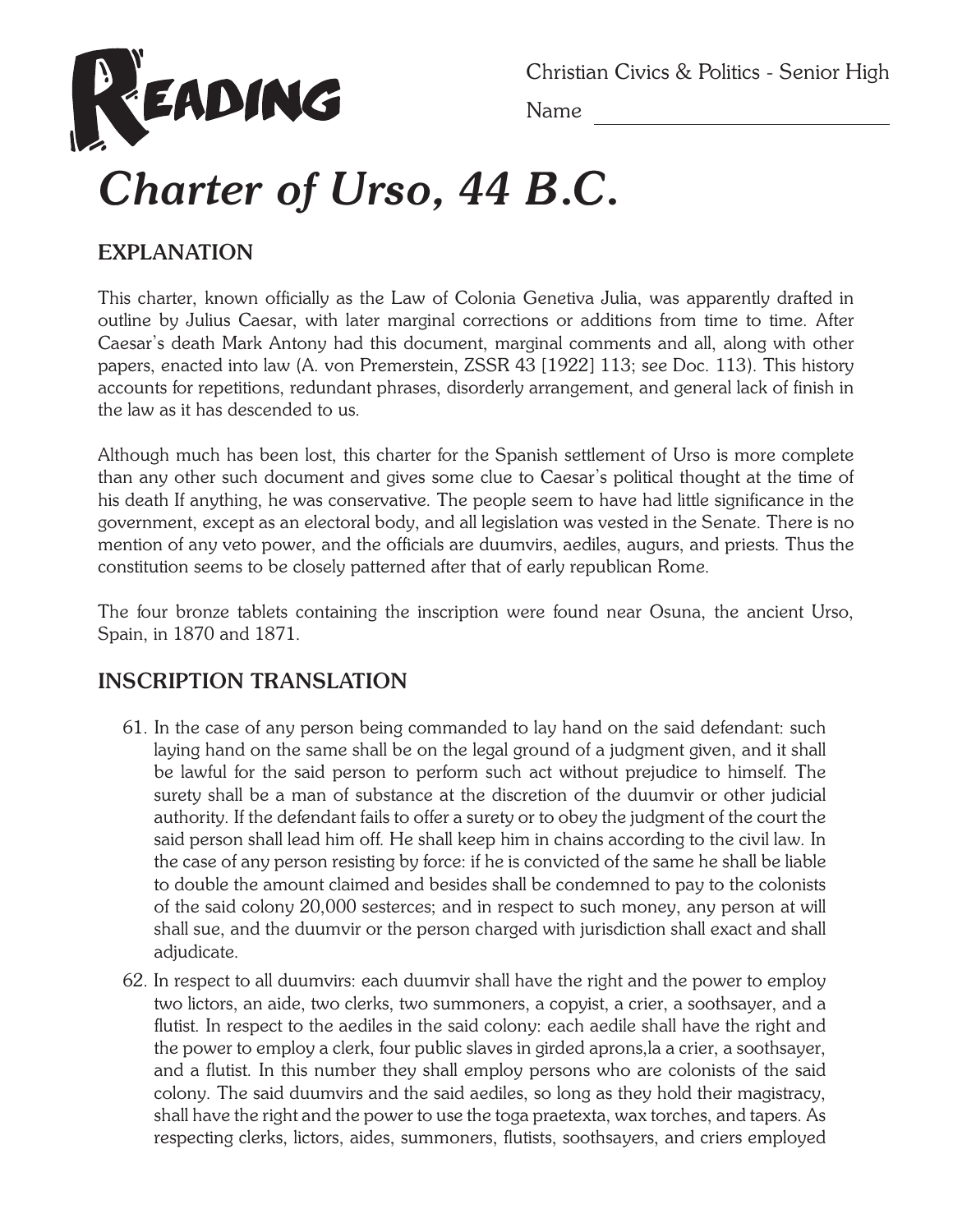

by each of the same all the said persons, during the year in which they perform such services, shall have exemption from military service. And no person, during the year in which they perform such services for magistrates, shall make any such person a soldier against his will, or order him to be so made, or use compulsion, or administer the oath, or order such oath to be administered, or bind such person, or order such person to be bound by the military oath, except on occasion of sudden military alarms in Italy or in Gaul. The following shall be the rate of pay for such persons as are apparitors to the duumvirs: for each clerk 1,200 sesterces, for each aide 700 sesterces, for each lictor 6oo sesterces, for each summoner 400 sesterces, for each copyist 300 sesterces, for each soothsayer 500 sesterces, for a crier 300 sesterces; for persons serving the aediles the pay shall be: for each clerk 800 sesterces, for each soothsayer 500 sesterces, for each flutist 300 sesterces, for each crier 300 sesterces. It shall be lawful for the said persons to receive the aforesaid sums without prejudice to themselves.

- 63. The duumvirs first appointed to hold office till December 31 shall have, each severally, the same number of attendants which is allowed by this law. And the said attendants shall receive not less than that amount of pay, which would be properly paid for one fourth part of the year, and the total pay received shall be proportionate to the duration of their service; and that amount it shall be lawful for them to receive without prejudice to themselves.
- 64. All duumvirs holding office after the establishment of the colony shall bring, within ten days next following the commencement of their magistracy, before the decurions, when not less than two thirds are present, the question as to the dates and the number of festal days, the sacrifices to be publicly performed, and the persons to perform such sacrifices. Whatever a majority of the decurions present at such meeting decree or determine concerning the said matters, it shall be lawful and valid, and such sacrifices and such festal days shall be observed in the said colony.
- 65. Respecting any money paid into the common fund under the category of fines in connection with taxes belonging to the colony Genetiva Julia: no person shall have the power to pay such money or to give or to attribute the same to any person, except for such sacrifices as are performed in the name of the colonists in the colony or in some other place; and no person shall receive such money for other purposes without prejudice to himself, and no person shall have the right and the power to make a proposal concerning such money to the decurions or to formulate a resolution. And the duumvirs without prejudice to themselves shall give and attribute the said money for such sacrifices as are performed in the name of the colonists in the colony or any other place; and they shall have the right and the power so to do. And it shall be lawful for the person to whom the said money is given to receive the same without prejudice to himself.
- 66. Respecting pontiffs and augurs created from the colony Genetiva by Gaius Caesar or by the person who by his command establishes the colony: such persons shall be pontiffs and augurs of the colony Genetiva Julia and shall have their places in the colleges of pontiffs and augurs within the said colony, under all the conditions and with all the rights appertaining to pontiffs and augurs in every colony. And the said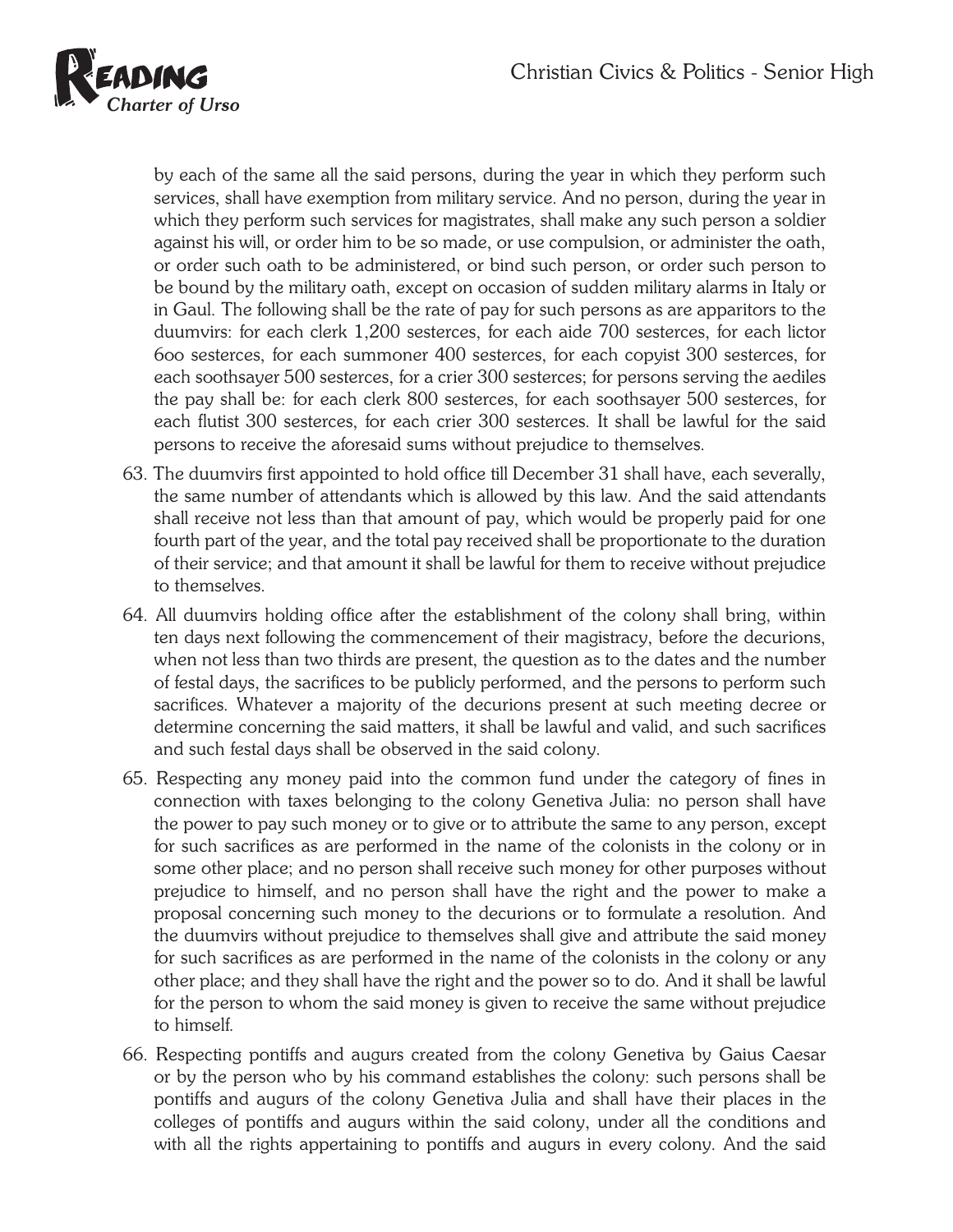

pontiffs and augurs, having places in their several colleges, and also their children, shall have exemption from military service and from public duties solemnly guaranteed, in such wise as a pontiff in Rome has or shall have the same, and all their military campaigns shall be accounted as discharged. Respecting the auspices and the matters appertaining to the same: jurisdiction and adjudication shall belong to the augurs. And the same pontiffs and augurs shall have the right and the power to use the toga praetexta at all games publicly celebrated by magistrates and at public sacrifices of the colony Genetiva Julia performed by themselves; and the said pontiffs and augurs shall have the right and the power to sit among the decurions, when they witness the games and the gladiatorial combats.

- 67. All pontiffs and all augurs of the colony Genetiva Julia, elected or coopted, after the issuance of this law, in accordance with this law into the colleges of pontiffs or augurs to fill the place of persons deceased or condemned, shall have their places as pontiffs and augurs in such colleges within the colony Julia, with all the rights appertaining to pontiffs and augurs in every colony. No person shall be received or elected in place of another or coopted into the college of pontiffs except at a time when there are or shall be less than three pontiffs belonging to the colony Genetiva. Nor shall any person be elected in place of another or coopted into the college of Augurs, except at a time when there are less than three augurs belonging to the colony Genetiva Julia.
- 68. The duumvirs or the prefect shall conduct and notify the elections of the pontiffs and augurs provided by this law in like manner as by this law it is proper for the duumvirs to be elected, created, or replaced.
- 69. The duumvirs first appointed after the establishment of the colony, during their magistracy, and future duumvirs in the colony Julia, within sixty days next following the commencement of their office, shall propose to the decurions, when not less than twenty are present, that the money payable in accordance with the conditions of lease to the contractor or contractors, who have purchased the contract to supply all things requisite for sacrifices and religious acts, shall be assigned and paid to such persons. Neither shall any other matter be proposed to the decurions nor shall any decree of the decurions be passed until the money in accordance with the conditions of the lease is assigned and paid to the said contractors by decree of the decurions, provided that not less than thirty are present when the said matter is discussed. Whatever is so decreed, the said duumvirs shall provide that same shall be assigned and paid to the contractor or contractors, provided that they do not pay or assign the same out of that money, which in accordance with this law properly must be given and assigned for those sacrifices are publicly performed in the colony or in any other place.
- 70. All duumvirs, except those first appointed after this law, during their magistracy at the discretion of the decurions shall celebrate a gladiatorial show or dramatic spectacles to Jupiter, Juno, and Minerva, and to the gods and the goddesses, or such part of the said shows as shall be possible, during four days, for the greater part of each day, and on the said spectacles and the said show each of the said persons shall expend from his own money not less than 2,000 sesterces, and from the public money it shall be lawful for each several duumvir to expend a sum not exceeding 2,000 sesterces,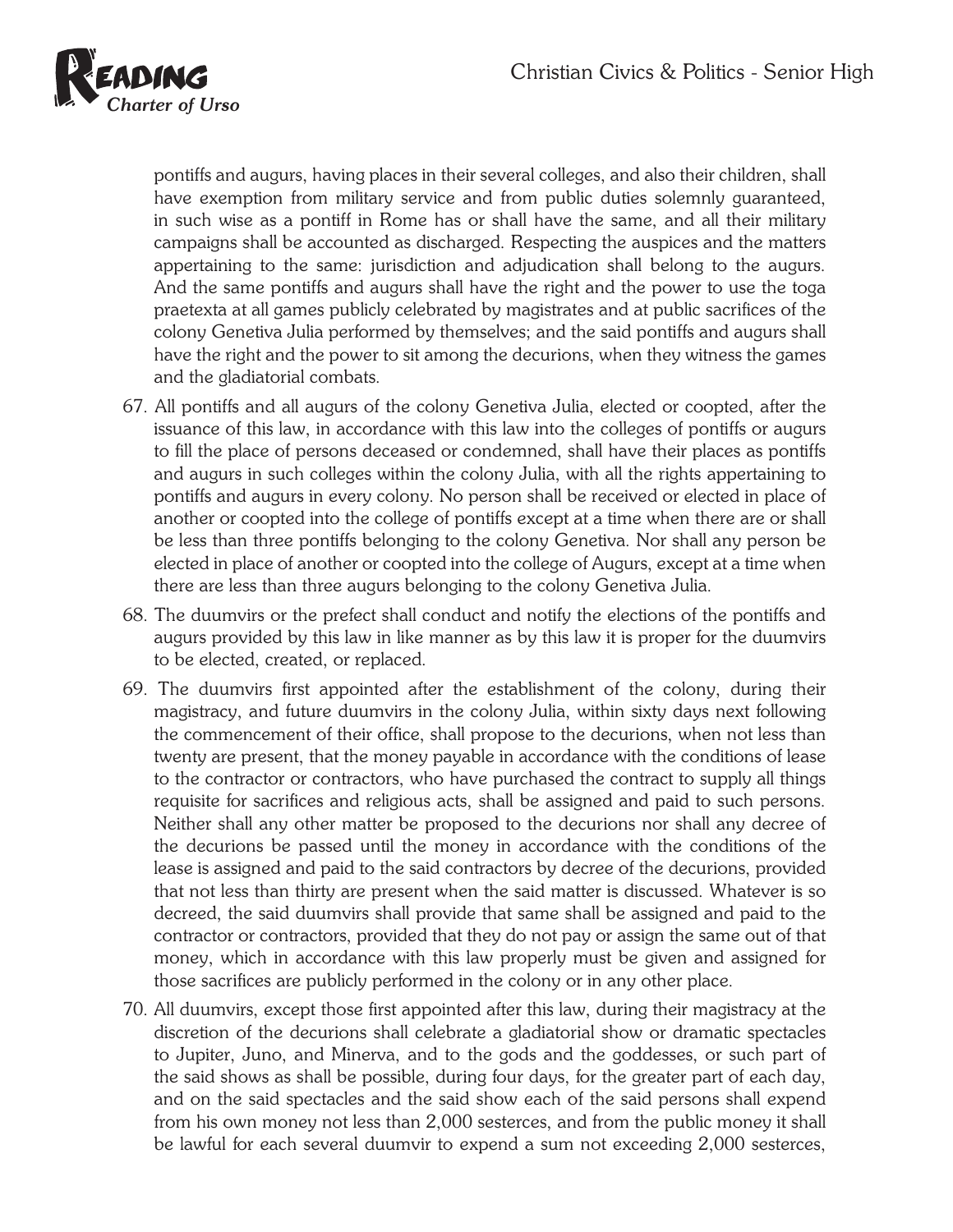

and it shall be lawful for the said persons so to do without prejudice to themselves, always provided that no person shall expend or make assignment of any portion of the money, which in accordance with this law properly shall be given or assigned for those sacrifices which are performed publicly in the or in any other place.

- 71. All aediles during their magistracy shall celebrate a gladiatorial show or dramatic spectacles to Jupiter, Juno, and Minerva, or whatever portion of the said shows shall be possible, during three days, for the greater part of each day, and during one day games in the circus or the forum to Venus, and on the said spectacles and the said show each of the said persons shall expend from his own money not less than 2000 sesterces, and from the public fund it shall be lawful for each several aedile to expend 1000 sesterces, and a duumvir or a prefect shall provide that the money shall be given and assigned, and it shall be lawful for the aediles to receive the same without prejudice to themselves.
- 72. Respecting all money presented or brought to the sacred temples under the category of religious offerings and respecting any portion of such money as remains from the sacrifices performed in accordance with this law in honor of the god or the goddess, to whom any such temple belongs: no person by act, or order, or intercession shall prevent such surplus from being expended in that temple to which the said money is presented or brought under the category of religious offerings, nor shall any person expend the said money or cause the said money to be expended for any other object.
- 73. No person within the boundaries of the town or the colony or within the area marked round by the plowla shall introduce a dead person, or bury, or cremate the same therein, or build therein a monument to a dead person. If any person acts in contravention of this regulation he shall be condemned to pay to the colonists of the colony Genetiva Julia 5,000 sesterces and he shall be sued and prosecuted by any person at will for that amount. Any monument so built a duumvir or an aedile shall cause to be demolished and if, in contravention of this law, a dead person has been introduced and placed therein, they shall make the proper expiation.
- 74. No person shall construct a new crematorium, where no dead person has been cremated, nearer to the town than half a mile. Any person acting in contravention of this regulation shall be condemned to pay to the colonists of the colony Genetiva Julia 5,000 sesterces and shall be sued and prosecuted by any person at will for that amount in accordance with this law.
- 75. No person shall unroof or demolish or dismantle any building in the town of the colony Julia, unless he furnishes sureties, at the discretion of the duumvirs, that he has the intention of rebuilding the same, or unless the decurions allow such act by decree, provided that not less than fifty are present when the said matter is discussed. If any person acts in contravention of this regulation he shall be condemned to pay to the colonists of the colony Genetiva Julia the value of the said building and shall be sued and prosecuted by any person at will for that amount in accordance with this law.
- 76. No person shall possess within the town of the colony Julia pottery works or a tile factory of larger size than to produce 300 tiles per day. If any person possesses such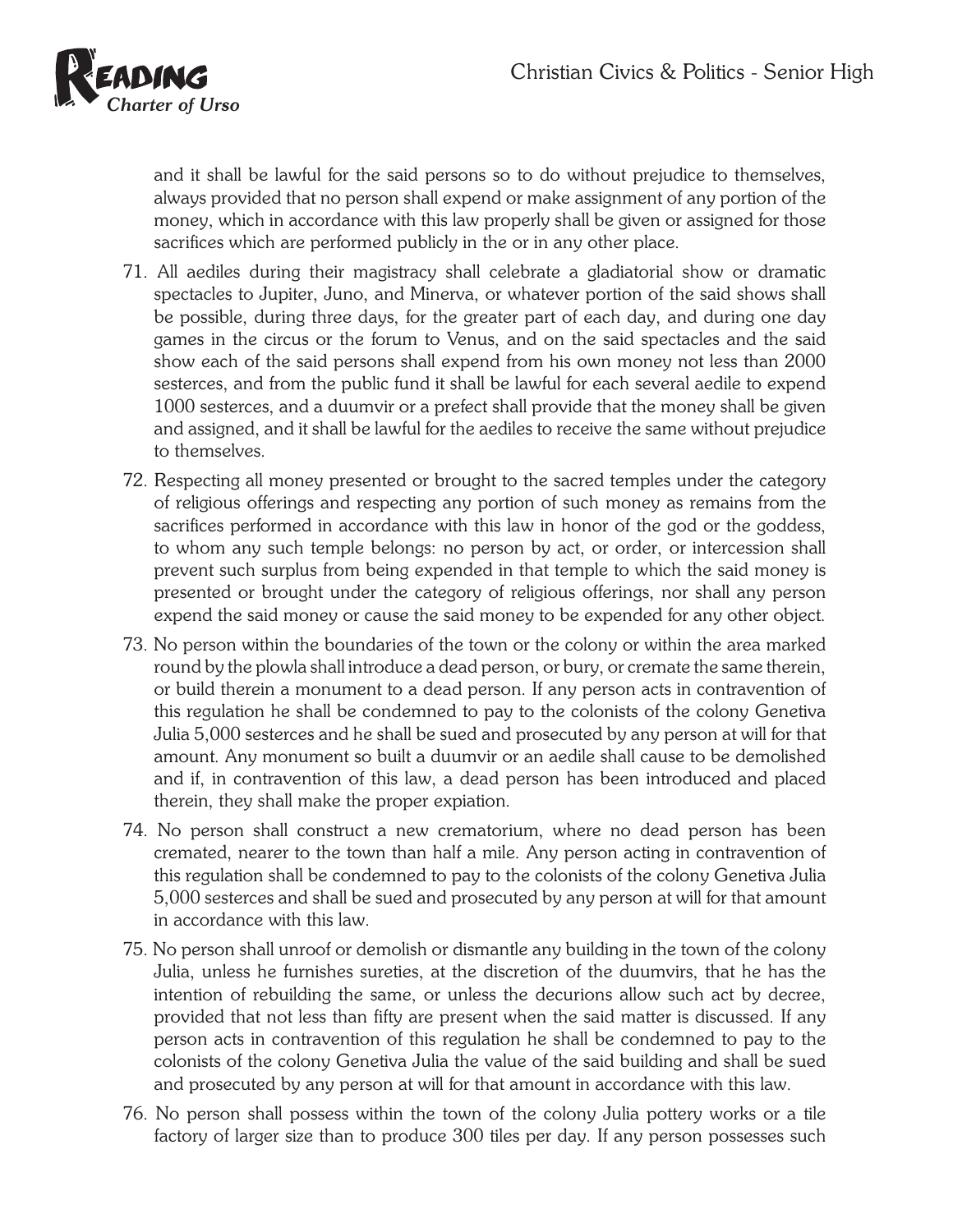

works or factory, the said building and ground shall become the public property of the colony Julia, and any person at will shall have the right to claim such building and any magistrate charged with jurisdiction in the colony Genetiva Julia shall pay without malicious deception into the public funds a sum of money equivalent to the value of the same.

- 77. If any duumvir or aedile desires in the public interest to make, to dig, to alter, to build, or to pave any roads, dikes, or sewers within the boundaries belonging to the colony Julia, it shall be lawful for the said persons to do the same, provided that no injury is done to private persons.
- 78. Respecting public roads and footpaths within the boundaries assigned to the colony, all such thoroughfares, roads, and footpaths that exist or shall exist or have existed in the said territories shall be public property.
- 79. Respecting all rivers, streams, fountains, lakes, springs, ponds, or marshes within the territory divided among the colonists of this colony: the holders and possessors of such land shall have the same rights of access, carriage, and drawing of water in respect to the said streams, fountains, lakes, springs, ponds, and marshes, as belonged to former holders and possessors. In like manner the persons who own or possess the said land shall have legal right of way to the said waters.
- 80. In the case of public business in the colony being given to any person by resolution of the decurions: the person to whom such business is given shall produce and shall render an account of the said matter to the decurions without malicious deception as far as possible within 150 days next following his completion of the said business or his ceasing to continue it.
- 81. In respect to all clerks of the duumvirs and the aediles of the colony Julia, to be employed in making entry of public money and in writing the accounts of the colonists: every duumvir and every aedile, before the said clerks make entries in the public account books, shall administer to each in a public meeting, openly, in the day time, on a market day in the forum, an oath by Jupiter and the household gods, that they will guard the public money of the said colony, and will keep true accounts in a proper manner without fraudulent intent, and will not defraud with malice aforethought the colony by false entries. As each clerk so takes oath, the said magistrate shall cause him to be entered in the public books. Clerks failing to take such oath shall not copy the public accounts nor shall they receive the money or the pay customary for such service. Magistrates failing to administer such oath shall be fined 5,000 sesterces and shall be sued and prosecuted by any person at will for that amount in accordance with this law.
- 82. Respecting lands or woods or buildings given or assigned to the colonists of the colony Genetiva Julia that they may have public use thereof: no person shall sell the said lands or woods, or lease the same for a longer period than five years, or make a proposal to the decurions, or carry a decree of the decurions, whereby the said lands and woods shall be sold or leased otherwise than as aforesaid. Nor, in the case of the said lands and woods having been sold, thereby shall they cease to be the property of the colony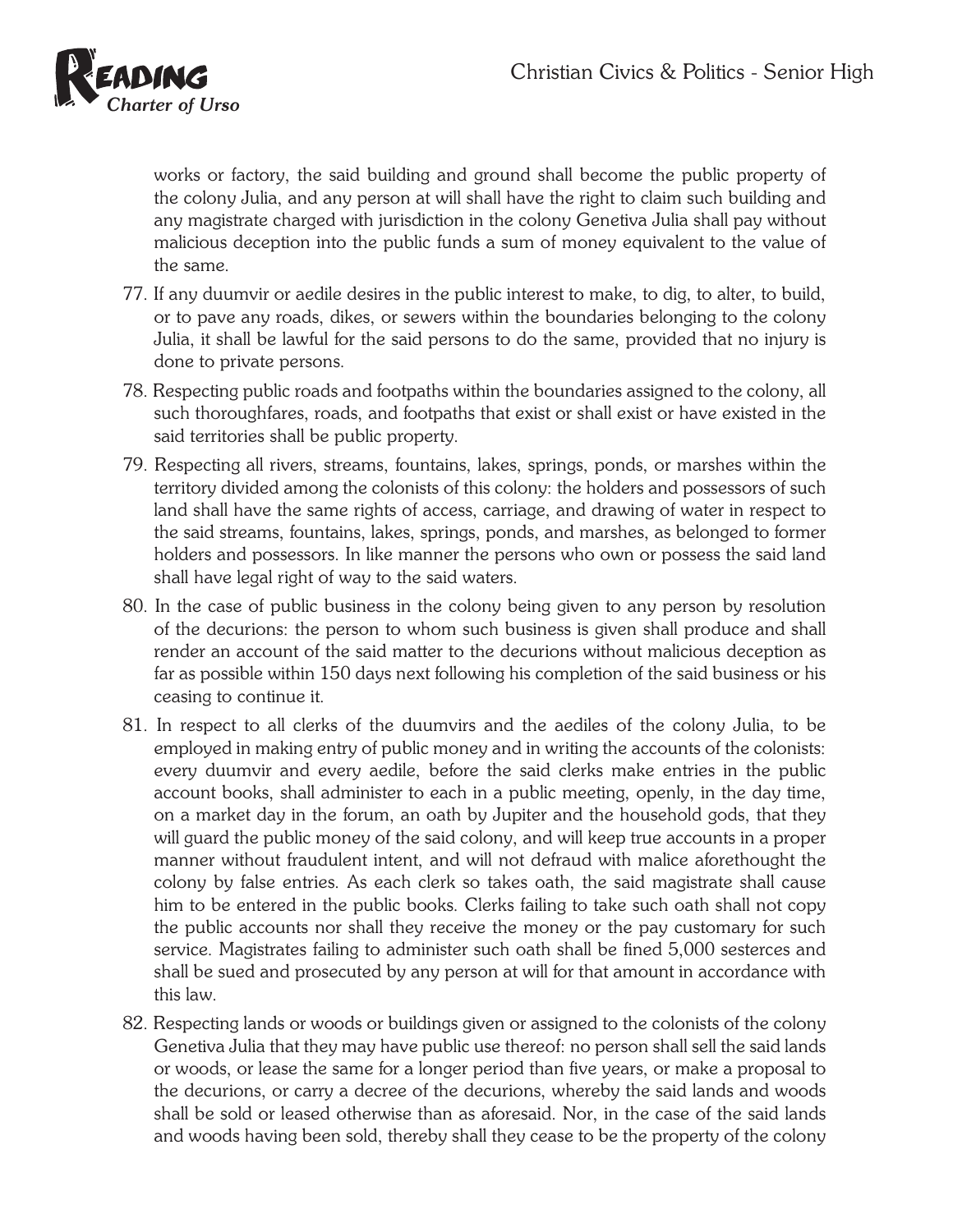

Genetiva Julia. And any person using the produce of the same on the ground of such purchase shall be condemned to pay each year to the colonists of the colony Genetiva Julia 100 sesterces for every juger and shall be sued and prosecuted by any person at will for that amount in accordance with this law.

- 91. Respecting any person elected or appointed decurion, augur, or pontiff in the colony Genetiva Julia in accordance with this law: whatsoever decurion, augur, or pontiff of the said colony fails within five years to possess a domicile in the said colony or the town, or within a mile of the town, a domicile of such value that a sufficient pledge can be taken from it, the same person shall cerse to be augur, pontiff, or decurion in the said colony; and the duumvirs in the said colony in a proper manner shall provide that the names of such persons shall be taken oi the public lists of decurions and of priests; and it shall he lawful for the said duumvirs so to do without prejudice to themselves.
- 92. The duumvirs holding office in the said colony shall propose to the decurions concerning the dispatch of public delegations when a majority of the decurions of the said colony are present, and any decree, passed by a majority of those present at that meeting, shall be lawful and valid. In the case of a person elected to discharge a delegation, resolved upon in accordance with this law or by decree of the decurions passed in accordance with this law, failing to discharge the same: such person shall provide a substitute from the said order, in such manner as is proper by this law or by the decree of the decurions. If he fails to furnish such substitute, and for every occasion of such failure, he shall be condemned to pay to the colonists of this colony 10,000 sesterces and shall be sued and prosecuted by any person at will for that amount.
- 93. No duumvir appointed or created after the establishment of the colony and no prefect left in charge by a duumvir in accordance with the charter of the colony shall receive or accept, concerning public ground or for public ground, from a contractor, or a leaseholder, or a surety any gift, or present, or remuneration, or any other favor; nor shall he cause any such favor to be bestowed upon himself or upon any of his staff. Any person acting in contravention of this regulation shall be condemned to pay to the colonists of the colony Genetiva Julia 20,000 sesterces and shall be sued and prosecuted by any person at will for that amount.
- 94. No person in this colony shall adjudicate or have jurisdiction, save the duumvirs, or a prefect left in charge by a duumvir, or an aedile, as provided in this law. Nor shall anyone cause by virtue of such irnperium or authority any person to adjudicate in the said colony, except those persons who properly adjudicate by this law.
- 95. In the case of recuperators being assigned and failing to give judgment on the day commanded: the duumvir or the prefect, when the case in question comes to trial, shall order the said recuperators and the party concerned in the said case to be present, fixing a certain day for their appearance, until the said case is adjudicated, and he in a proper manner shall cause adjudication on the said case to be made within twenty days after recuperators are assigned and ordered to adjudicate. And he shall cause public notice to be served on the witnesses as to the said case, not exceeding twenty persons, being colonists or resident aliens, selected at will by the person who conducts the case. And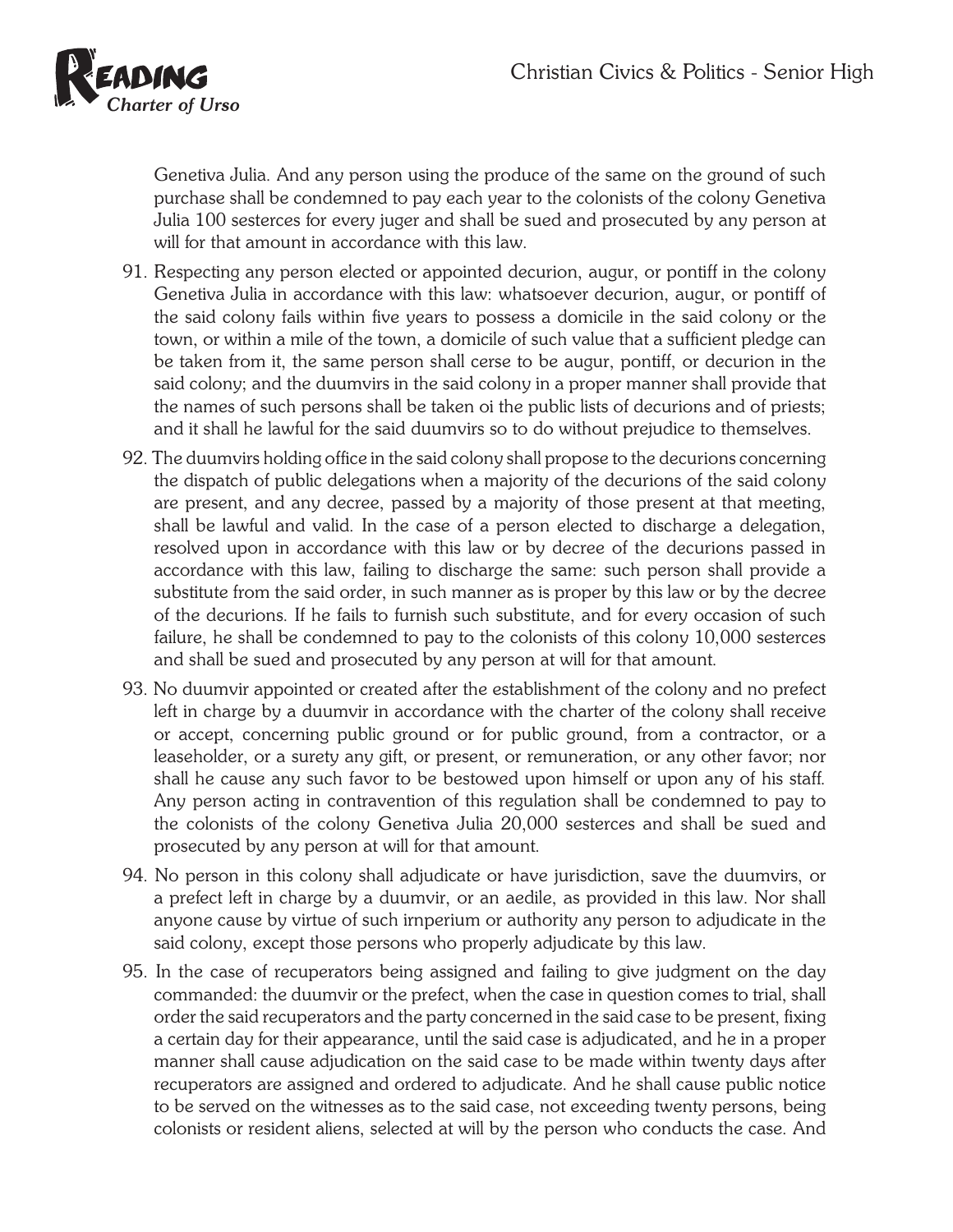

he shall provide that the persons on whom such notice is served and whose names are included in the list of witnesses shall be present at the said trial. And in a proper manner he shall cause anyone, who knows or has head aught of the matters under inquiry, to declare his evidence, after taking oath, provided that not more than twenty persons in all are compelled to give evidence at any one trial. No person shall be compelled to give evidence against his will if he is related to the party concerned in the said case, as father-in-law, son-in-law, stepfather, stepson, patron, freedman, cousin, or any nearer connection by blood or affinity. In the case of the duumvir or the prefect, who makes such claim for the colonists, failing to be present: if such absence is due to serious illness, or business connected with bail, or jurisdiction, or sacrifice, or funeral in his household, or purificatory rites ensuing thereon, or if he is detained by some magistracy or power conferred by the Roman people, then it is not the intent of this law that, in the absence from the court of the person conducting the matter, the allotment or the rejection of the recuperators shall proceed or the matter shall be adjudicated. In the case of a private person making the claim, and failing to be present on the proper day for the holding of the court, and not having been excused, when the case comes at the discretion of the duumvir or the prefect, on the ground that one of the aforesaid causes of absence had arisen, namely, serious illness, or business connected with bail, or jurisdiction, or sacrifice, or funeral in his household, or purificatory rites ensuing thereon, or that he is prevented from attending by a magistracy or power conferred by the Roman people: then no action shall lie in respect to matters for which an inquiry is provided by this law. And in respect to such matter: the law shall take its course and the matter shall remain exactly as though no judices had been elected and no recuperators had been assigned for the said matter.

- 96. If any decurion of the said colony demands of a duumvir or a prefect that a proposal shall be made to the decurions concerning public money, or fines, or penalties, or concerning public grounds, lands, or buildings, whereby there may properly be made an investigation and an adjudication, then the duumvir or the person charged with jurisdiction, on the first available day, shall consult the decurions on the said matter and shall cause a resolution of the decurions to be made, provided that a majority of the decurions are present when such matter is discussed. Whatever a majority of the decurions then present determine shall be lawful and valid.
- 97. No duumvir and no person with the power of a duumvir in the said colony shall so act, or so propose to the decurions, or so cause a decree of the decurions to be made, that any person shall be a patron or shall be adopted as a patron to the colonists of the said colony, save the person invested by the Julian Law with the right to give and to assign lands to the colonists, and the person who established the said colony, together with their children and descendants, except after a resolution of a majority of the decurions present, passed by means of voting tablets, not less than fifty being present when the said matter is discussed. Any person acting in contravention of this regulation shall be condemned to pay 5,000 sesterces to the colonists of the said colony and shall be sued by any colonist of the said colony at will for that amount.
- 98. In the case of performance of any public work having been decreed by the decurions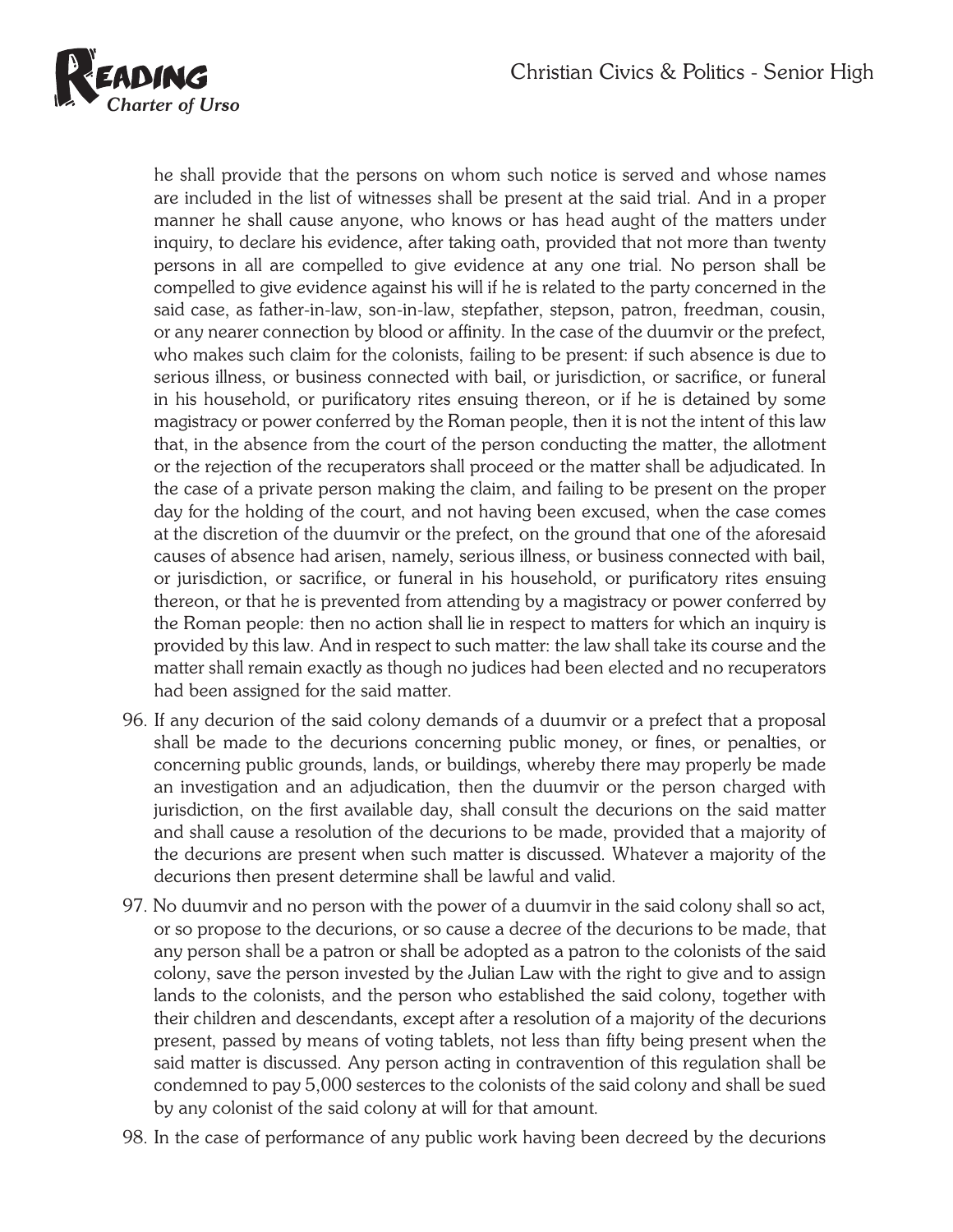

of the said colony, a majority of the decurions being present when the said matter is discussed: it shall be lawful for such work to be performed, provided that in any one year not more than five days' work for each adult male nor more than three days' work for each yoke of draught animals is decreed. The said public work by decree of the decurions shall be superintended by the aediles then in office. They shall provide that the work shall be performed, as the decurions resolve, as long as no labor is required, without his own consent, from any person less than fourteen or more than sixty years of age. Persons possessing a domicile or an estate in the said colony or within the boundaries of the said colony but not being colonists of the said colony shall be liable to the same amount of labor as a colonist.

- 99. Respecting any public aqueducts brought into the town of the colony Genetiva: the duumvirs then in office shall make proposal to the decurions, when two thirds of the same are present, as to the lands through which an aqueduct lawfully maybe brought. Whatever lands a majority of the decurions then present determine, provided that no water is brought through any building not constructed for that purpose, it shall be lawful and right to bring an aqueduct through the said lands, and no person shall do aught to prevent an aqueduct from being so brought.
- 100. In the case of any colonist desiring to conduct waste water into his private property and coming before a duumvir and demanding that the matter shall be brought before the decurions: then the said duumvir of whom such demand is made shall lay the matter before the decurions when not less than forty are present. If a majority of the decurions then present resolve that the waste water shall be conducted into private property the said person shall have the right and the power to use the said water in such way, provided that no injury is caused to private individuals.
- 101. No person holding the comitia for the election or by-election of magistrates shall accept at the said comitia any person for a tribe, or return or order the return of any candidate, to whom any of those causes attaches, whereby it is not proper or lawful for any person within the colony by this law to be nominated or created a decurion or to sit among the decurions.
- 102. No duumvir holding an investigation or conducting a trial in accordance with this law, unless such trial is by this law bound to be concluded in one day, shall hold the said investigation or conduct the said trial before the first or after the eleventh hour of the day. The said duumvir also, in respect to the several accusers, shall give to the chief accuser the privilege of making his accusation for four hours and to every subordinate accuser for two hours. In the case of an accuser conceding a portion of his time to another person: he shall give to the said person to whom such time is conceded by so much the longer time for speaking. He likewise shall give to the person who concedes a portion of his time to another person by so much the shorter time for speaking. For whatsoever number of hours in all the whole number of accusers have the privilege of speaking in each several suit he shall give to the defendant or the persons pleading for the defendant the privilege of speaking for twice the said number of hours in each suit.
- 103. Whenever a majority of the decurions present at any meeting determine to draft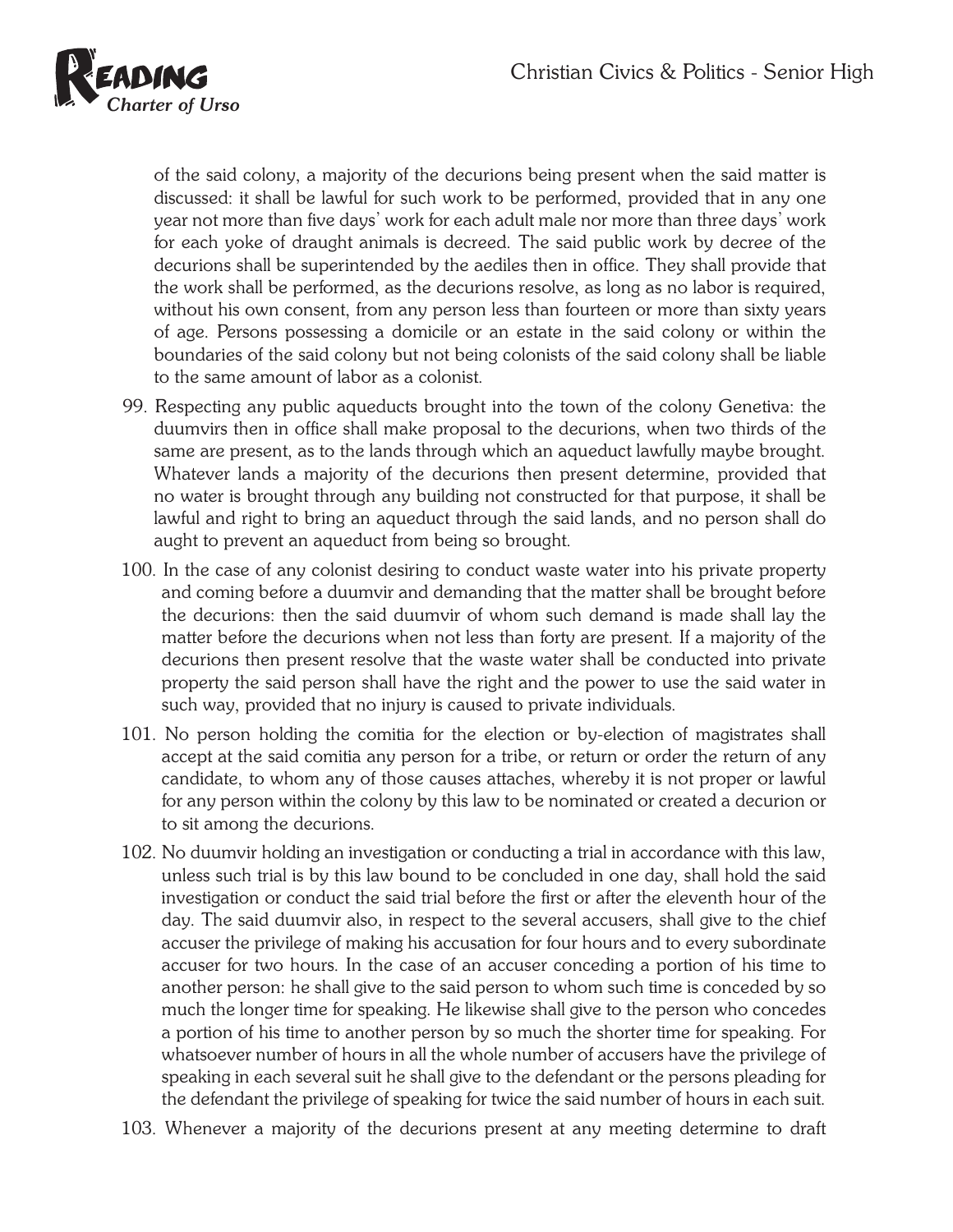

armed men for the purpose of defending the territories of the colony, it shall be lawful, without prejudice to themselves, for every duumvir or prefect charged with jurisdiction in the colony Genetiva Julia to draft under arms colonists, resident aliens, and "attributed" persons. And the said duumvir or any person placed in command of such armed force by the duumvir shall have the same right and the same power of punishment that belongs to a military tribune of the Roman people in an army of the Roman people; and he shall exercise lawfully and properly such right and power without prejudice to himself, provided that all acts performed are in accordance with the decree of a majority of the decurions present at the said meeting.

- 104. Respecting all boundary roads or crossroads, made or marked within the territories of the colony Genetiva, and all boundary ditches within the land, given and assigned by order of Gaius Caesar, dictator and imperator, and by the Antonian Law and by decrees of the Senate and by plebiscites: no person shall have the said boundary roads or crossroads blocked, nor have any heaps or obstructions therein, nor plow over the same, nor block nor obstruct the said ditches, whereby water may be hindered from running and flowing in its proper course. If any person acts in contravention of this regulation, for every several such act, he shall be condemned to pay to the colonists of the colony Genetiva Julia 1,000 sesterces and shall be sued and prosecuted by any person at will for that amount.
- 105. In the case of any person declaring that a decurion is unworthy of his place or of the order of decurions on any ground except that such decurion is a freedman, and in the case of demand being made of a duumvir that an action shall be granted concerning the said matter: then the duumvir, to whose court application is made on such matter, shall take cognizance thereof and shall grant an action. If the said decurion is condemned in the action, he shall cease thenceforth to be a decurion, nor shall he declare his vote among the decurions, nor shall he be a candidate for the office of duumvir or aedile, nor shall any duumvir at the comitia accept his candidature in the voting, nor shall return nor shall order the return of such person as duumvir or aedile.
- 106. No colonist of the colony Genetiva, established by order of Gaius Caesar, the dictator, shall organize any assemblage or meeting or conspiracy in the said colony.
- 123. In the case of a majority of the judices, before whom the said matter is treated, not being convinced that the person concerning whom the action is granted is unworthy of his place as a decurion: then the duumvir, to whom application is made on the said matter, shall order the accused person to be acquitted in the said action by the said judices. The person so acquitted, provided that no action is granted on the ground of collusion, shall be acquitted in the said action in accordance with this law.
- 124. In the case of a decurion of the colony Genetiva accusing of unworthy conduct another decurion of the said colony Genetiva in accordance with this law and causing in accordance with this law the condemnation of the person so accused in the said action: then the accuser, if he so desires, shall be allowed by this law to declare his vote in the place of the person so condemned; and it shall be lawful for the said person rightly, legally, and duly so to act without prejudice to himself, and the said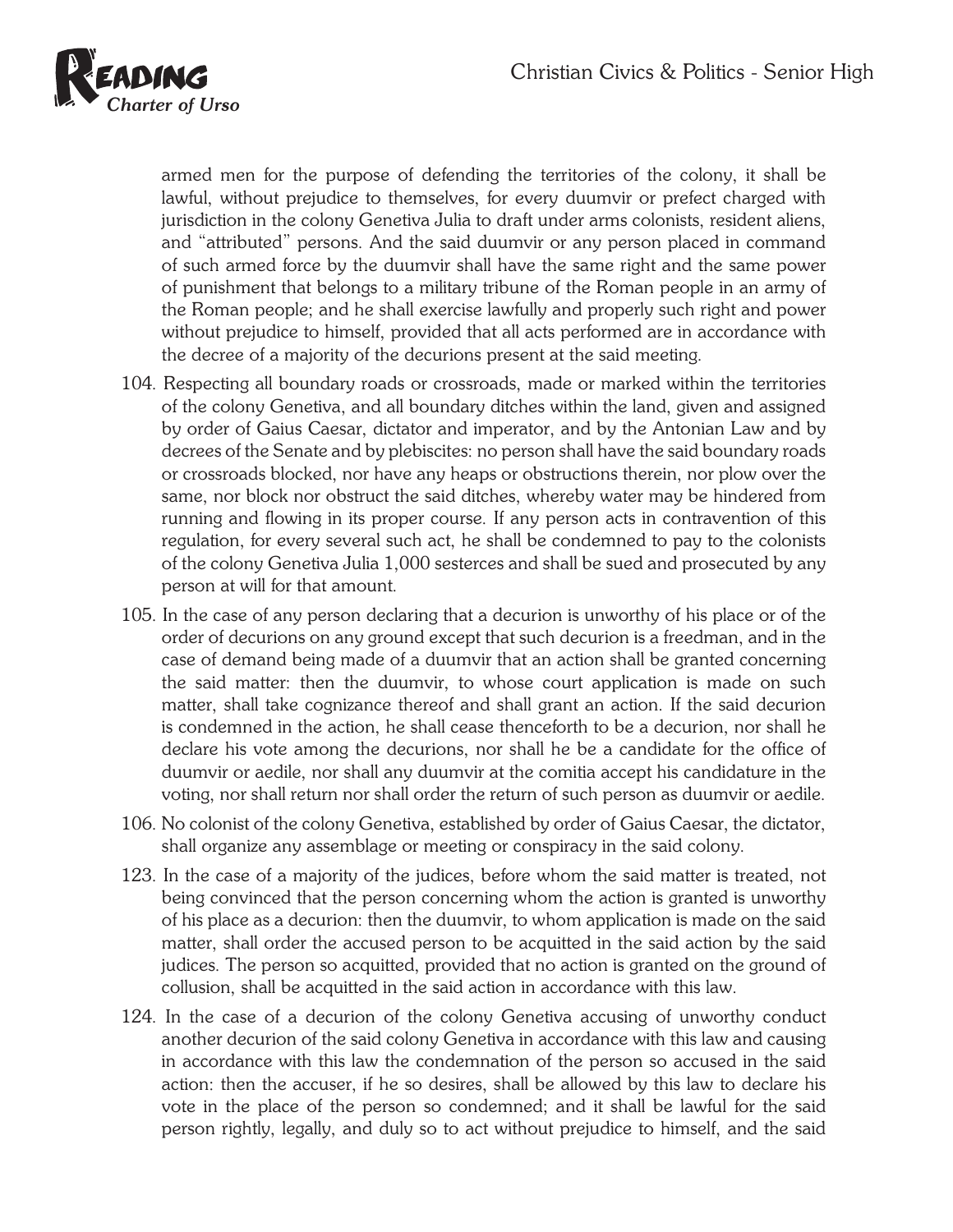

place for declaring or demanding votes among the decurions shall belong by this law to the said person.

- 125. At the games no person shall occupy any plate given, assigned, or left to the decurions, from which it is proper for decurions to view the games, except the one who is at that time a decurion of the colony Genetiva, or who holds at that time a magistracy or authority or power by the votes of the colonists or by the command of Gaius Caesaz dictator, consul or proconsul, or who at the time has some promagistracy or power in the colony Genetiva, or to whom it is proper for places to be assigned among the decurions by decree of the decurions of the said colony, suda decree being passed when not less than one half of the decurions are present at the discussion. Nor shall any person, with malice aforethought, introduce or order to be introduced into the said place any others except the aforesaid persons. If any person with malice aforethought occupies such places in contravention of this law, or introduces another person into the same, or orders with malice aforethought another person to be so introduced, for every such act against this law, he shall be condemned to pay to the colonists of the colony Genetiva Julia 5000 sesterces and any of the colonists, at will, shall have the right and the power to bring an action, a claim, and a suit for that amount of money, in accordance with this law, in a recuperatory action, before a duumvir or a prefect.
- 126. Every duumvir, aedile, or prefect of the colony Genetiva Julia, or any other person of the colony Genetiva Julia, celebrating dramatic spectacles, shall accommodate the colonists of the colony Genetiva, resident aliens, guests, and strangers in such manner as the decurions decree and determine, without malicious deception, not less than fifty decurions being present when the said matter is discussed. Whatsoever is so decreed and determined by the decurions shall be legal and valid in accordance with this law. Nor shall the person celebrating the games accommodate the aforesaid persons, nor order the same to be accommodated otherwise or in other manner, nor give, nor apportion, nor assign places, nor order places to be given, apportioned, or assigned in another manner, nor shall he do aught nor order aught to be done, whereby the said persons shall sit otherwise or in another manner than in the places to be given, apportioned or assigned, nor whereby any person with malice aforethought shall sit in a place reserved for others. Any person acting in contravention of this regulation, for each and every other act, shall be condemned to pay to the colonists, at will, shall have the right and the power to bring an action, a claim, and a suit for that amount of money, in accordance with this law, in a recuperatory action, before a duumvir or a prefect.
- 127. Respecting any dramatic spectacles in the colony Genetiva Julia: no person shall sit in the orchestra to view the performance except a magistrate or a promagistrate of the Roman people, or a Roman official charged with jurisdiction, or a person who is or shall be or has been a senator of the Roman people, or the son of such senator, or the overseer of the workmen of the magistrate or promagistrate holding the province of Farther Spain, or Baetica, or those persons who properly by this law shall sit in the place assigned to the decurions. Nor shall any person introduce into the said place nor allow to sit therein any persons other than the aforesaid persons.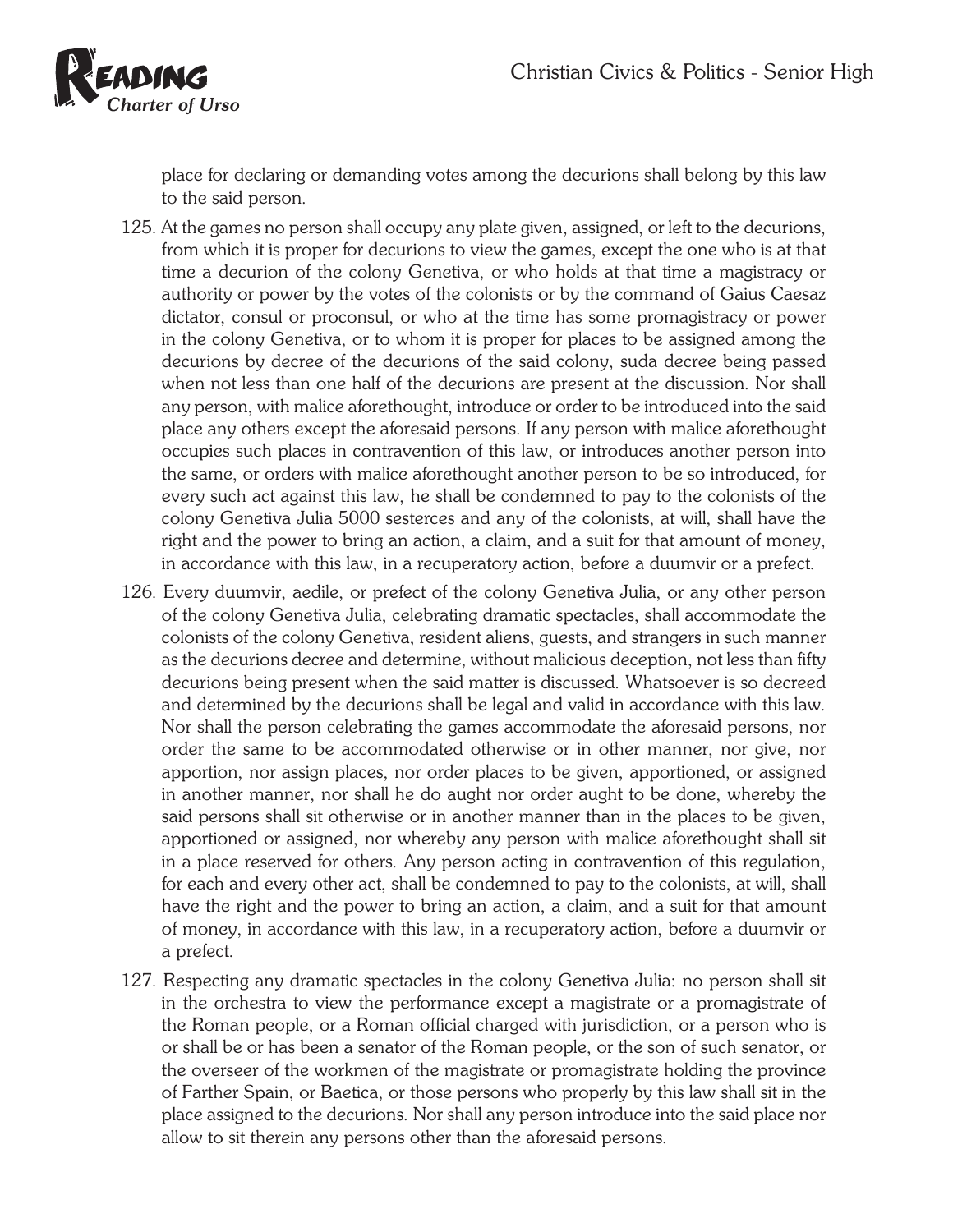

- 128. Every duumvir or aedile or prefect of the colony Genetiva Julia, severally during the year of his magistracy or imperium, as far as possible, in a proper manner and without malicious intent, shall provide that directors shall be appointed for chapels, temples, and shrines in such manner as the decurions resolve, and that the said directors, severally in each year, shall provide that games in the circus, sacrifices, and pulvinarian services shall be celebrated in such manner as the decurions determine and decree concerning the aforesaid matters -- to wit, the appointment of directors, the celebration of games in the circus, the superintendence of sacrifices, and the celebration of pulvinarian services. And whatever the decurions determine and decree concerning the aforesaid matters shall be legal and valid; and all the said persons, to whom such matter appertains and for whom it is proper in accordance with this law to perform any such matter, without malicious deception shall perform the same. If any person acts in contravention of this regulation, for every such act, he shall be condemned to pay to the colonists of the colony Genetiva Julia 10,000 sesterces and any of the colonists, at will, shall have the right and the power to bring an action, a claim, and a suit for that amount of money, in accordance with this law, in a recuperatory action, before a duumvir or a prefect.
- 129. All duumvirs, aediles, and prefects of the colony Genetiva Julia, and likewise all decurions of the colony Genetiva Julia, diligently and without malicious deception, shall observe and obey the decrees of the decurions, and shall use their diligence to do and to perform, in a proper manner and without malicious deception, all things whatsoever it is proper a for the said persons respectively to do and to perform in accordance with the decree of the decurions. If any person fails so to act or with malice aforethought acts in contravention of this regulation, for every such act or omission he shall be condemned to pay to the colonists of the colony Genetiva Julia 10,000 sesterces and any of the colonists, at will, shall have the right and the power to bring an action, a claim, and a suit for that amount of money, in accordance with this law, in a recuperatory action, before a duumvir or a prefect.
- 130. No duumvir or aedile or prefect of the colony Genetiva Julia shall propose to the decurions of the colony Genetiva, or consult the decurions, or carry a decree of the decurions, or enter or order such decree to be entered in the public records, and no decurion when such matter is discussed shall declare a vote among the decurions, or frame a decree of the decurions, or enter or order such decree to be entered in the public records, whereby any senator of the Roman people, or the son of such senator. shall be adopted, chosen, or created patron of the colony Genetiva, unless three fourths of the decurions approve means of voting tablets and unless the person concerned, at the time when such matter is discussed, is a private person in Italy without imperium. If any person in contravention this regulation proposes to the decurions, or carries or causes to be carried a decree of the decurions, or enters or orders such decree to be entered in the public records, or if any person declares a vote among the decurions, or frames a decree of the decurions, or enters or orders such decree be entered in the public records, for every such act committed in contravention of this law he shall be condemned to pay to the colonists of the colony Genetiva Julia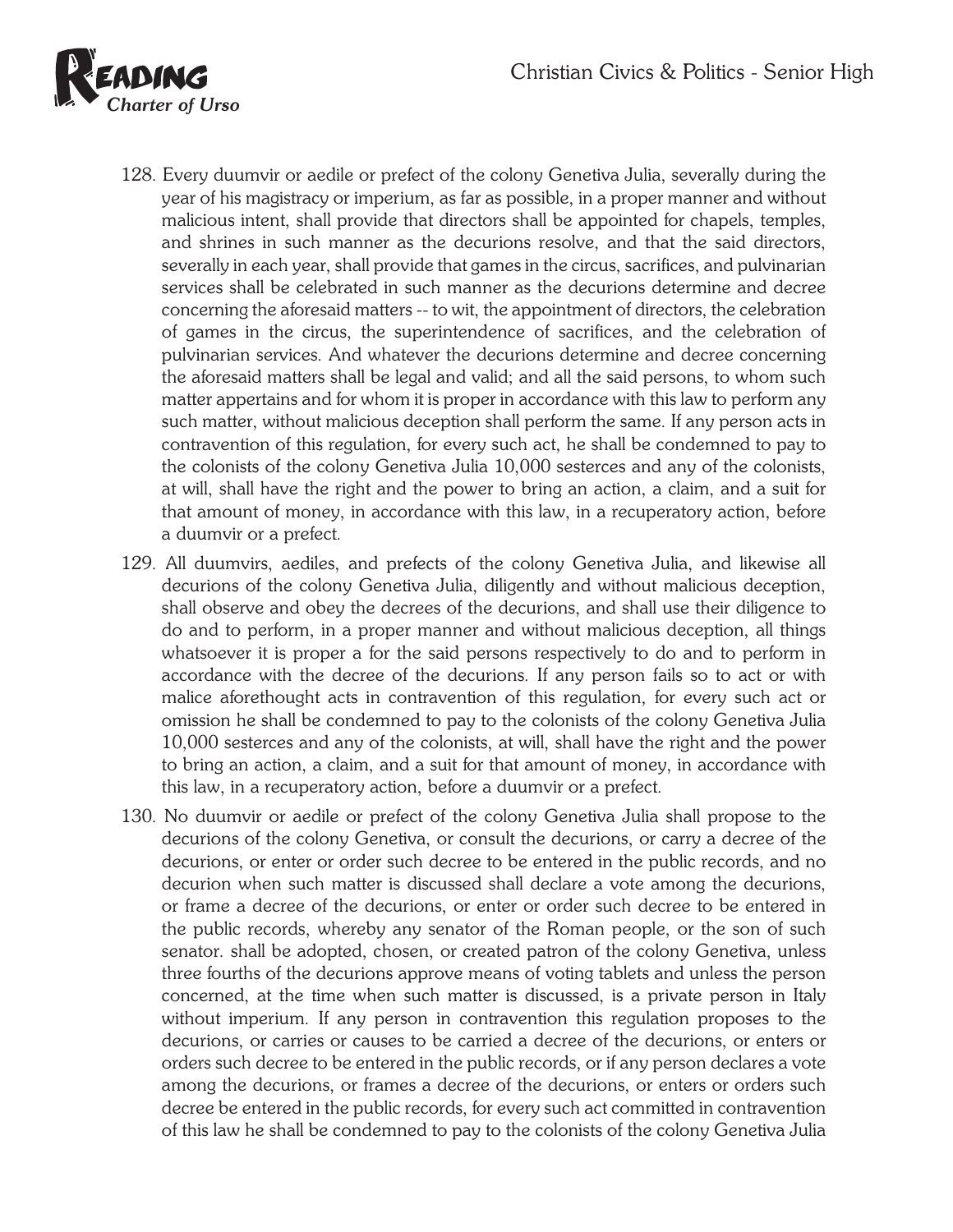

100,000 sesterces and any of the colonists, at will, shall have the right and the power to bring an action, a claim, and a for that amount of money, in accordance with this law, in a recuperatory action, before a duumvir or an interrex or a prefect.

- 131. No duumvir or aedile or prefect of the colony Genetiva Julia shall propose to the decurions of the colony Genetiva, or consult the decurions, or carry a decree of the decurions, or enter or order such decree to be entered in the public records, and no decurion shall declare a vote among the decurions, or frame a decree of the decurions, or enter or cause such decree to be entered in the public records, and no decurion shall declare a vote among the decurions, or frame a decree of the decurions, or enter or cause such decree to be entered in the public records, whereby any senator of the Roman people, or the son of such senator, shall be adopted as a public guest of the colony Genetiva Julia, or whereby the relation or the contract of public hospitality shall be concluded with any such person, unless a majority of the decurions approve by means of voting tablets and unless the person concerned, at the time when such matter is discussed, is a private person in Italy without imperium. If any person in contravention of this regulation, proposes to the decurions, or carries or causes to be carried a decree of the decurions, or enters or orders such decree to be entered in the public records, or if any person declares a vote among the decurions, or frames a decree of the decurions, or enters or orders such decree to be entered in the public records, for every such act committed in contravention of this law he shall be condemned to pay to the colonists of the colony Genetiva Julia 10,000 sesterces and any of the colonists, at will, shall have the right and the power to bring an action, a claim, and a suit for that amount of money, in accordance with this law, in a recuperatory action, before a duumvir or a prefect.
- 132. No person in the colony Genetiva, being a candidate or standing for election to any magistracy within the colony Genetiva Julia, after the issuance of this law, in order to seek such magistracy, or during the year in which he is a candidate, or stands for or intends to stand for such magistracy with malice aforethought shall provide entertainments, or invite any person to dinner, or hold or provide a banquet, or with malice aforethought cause another person to hold a banquet or invite any person to dinner with a view to his candidature, but, nevertheless, the said candidate himself, who is seeking a magistracy, may invite, if he so desires, without malicious intent, during the said year daily any persons not exceeding nine. No candidate seeking office shall, with malice aforethought, give or make largess of any gift or present or any other thing with a view to his candidature. Nor any person, with a view to the candidature of another, shall provide entertainments, or invite any person to dinner, or hold a banquet, or, with malice aforethought, give or make largess of any gift or present or any other thing. If any person acts in contravention of this regulation, he shall be condemned to pay to the colonists of the colony Genetiva Julia 5,000 sesterces and any of the colonists, at will, shall have the right and the power to bring an action, a claim, and a suit for that amount of money, in accordance with this law, in a recuperatory action, before a duumvir or a prefect."
- 133. Respecting all persons who are or shall be colonists of the colony Genetiva Julia: